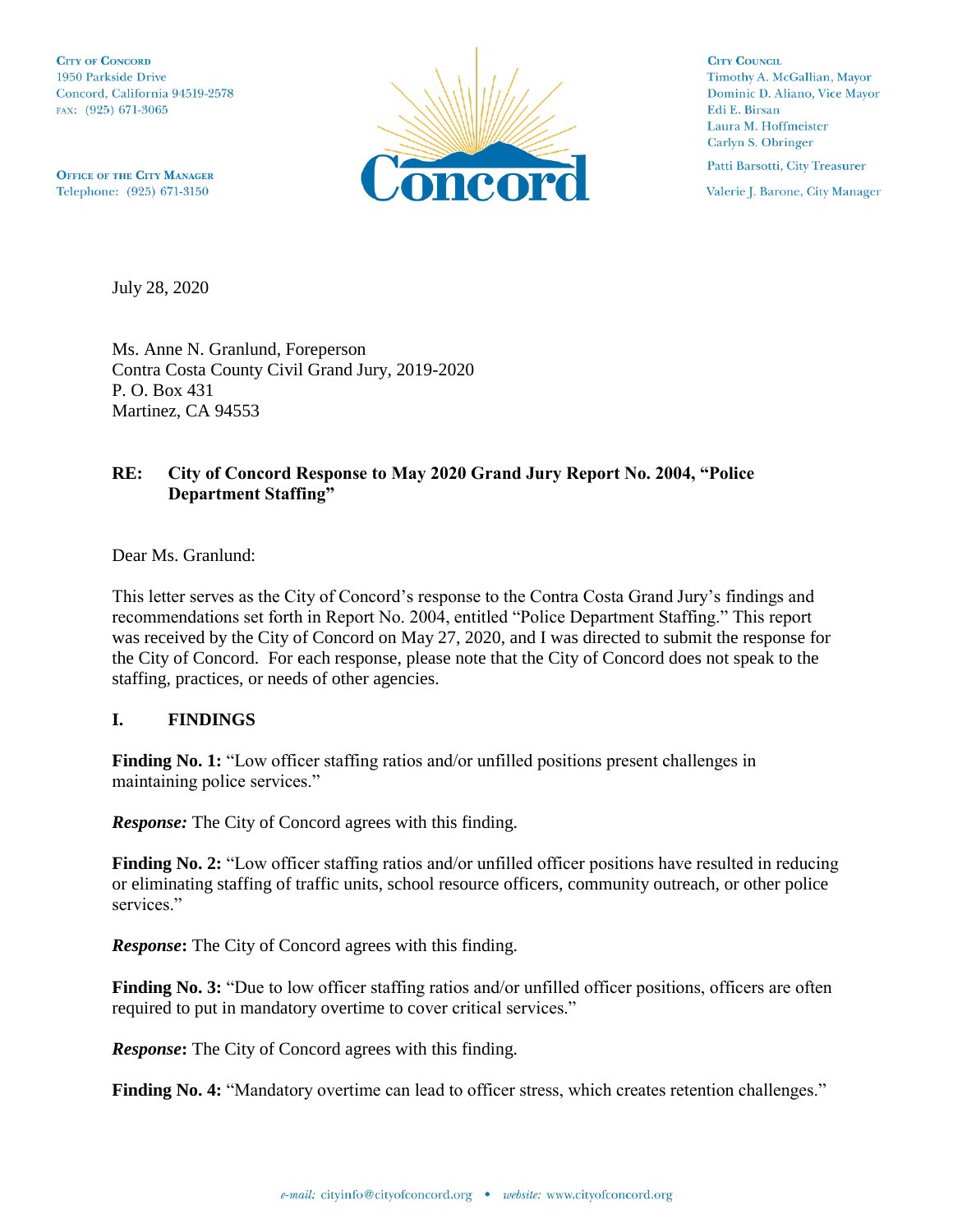*Response***:** The City of Concord agrees with this finding.

**Finding No. 5:** "Low officer staffing ratios and/or unfilled officer positions may contribute to increased average response times for Priority 1 (emergency) calls."

*Response***:** The City of Concord agrees with this finding.

**Finding No. 6:** "Recruiting officers is challenging due to fewer applicants who meet the required hiring standards and complete the rigorous testing process."

*Response***:** The City of Concord agrees with this finding.

**Finding No. 7:** "Negative perceptions of policing and the availability of less dangerous job opportunities contribute to fewer applicants for law enforcement positions."

*Response***:** The City of Concord agrees with this finding.

**Finding No. 8:** "Each Contra Costa police agency (except those that contract with the Sheriff's Office) conducts its own recruiting program to attract potential applicants."

*Response***:** The City of Concord agrees with this finding.

Finding No. 9: "The process of hiring and training new officers takes an extensive amount of time and resources to complete."

*Response***:** The City of Concord agrees with this finding.

Finding No. 10: "Each Contra Costa police agency (except those that contract with the Sheriff's Office) manages its own screening process for police officer positions, resulting in a replication of efforts across the County."

*Response***:** The City of Concord agrees with this finding. However, the City of Concord cannot speak to the specific hiring practices of other agencies.

Finding No. 11: "Contra Costa cities that contract with the Sheriff for police services are generally able to fill vacancies faster than non-contract cities."

*Response***:** The City of Concord neither agrees nor disagrees with this finding, because the City of Concord is not aware of the specific contract requirements or provisions for police services provided by the Sheriff's Office.

**Finding No. 12:** "Recruits and young officers have different expectations than in the past regarding work/life balance."

*Response***:** The City of Concord agrees with this finding.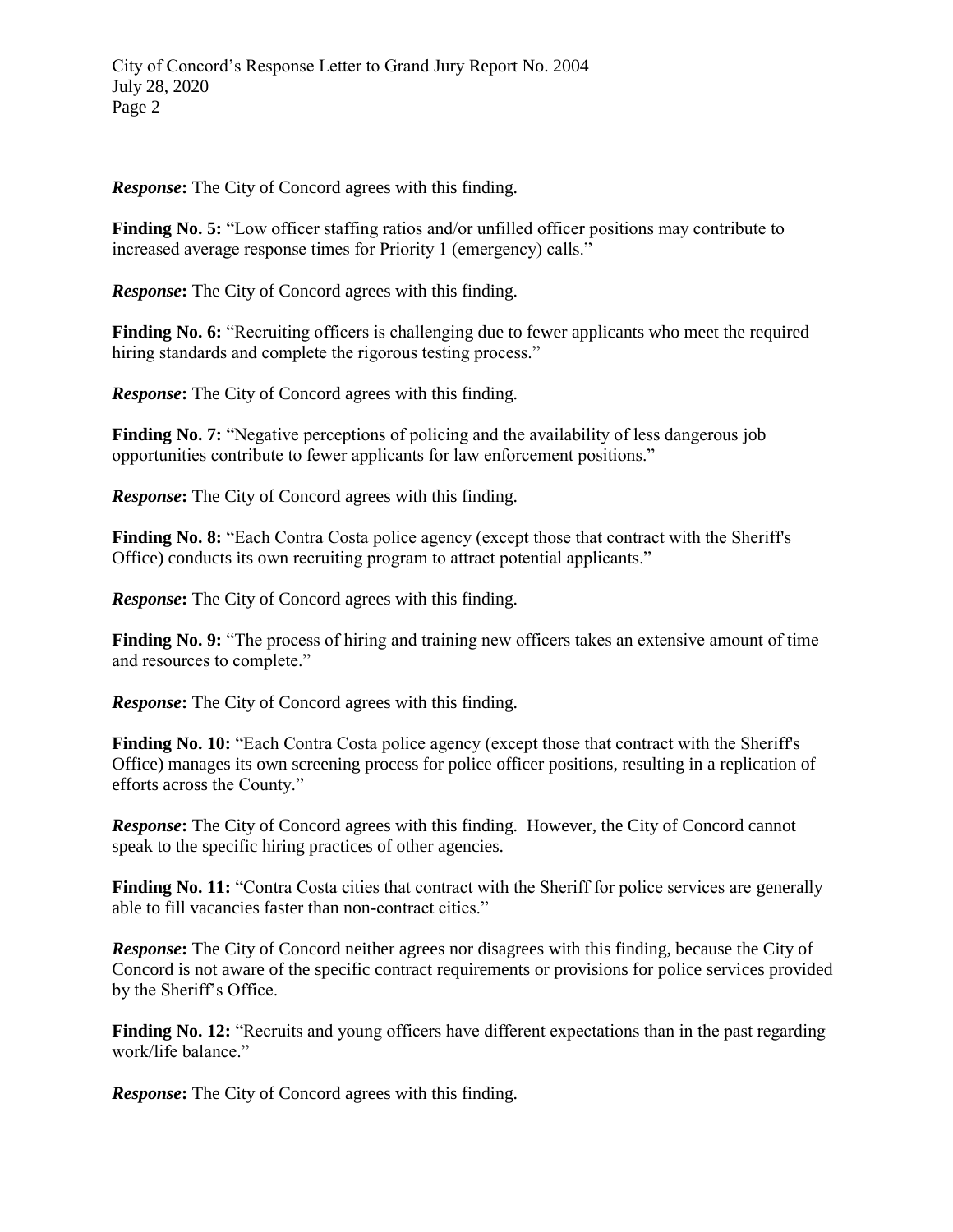**Finding No. 13:** "Recruits and young officers' expectations about work/life balance contribute to the challenges of officer recruiting and retention."

*Response***:** The City of Concord agrees with this finding.

**Finding No. 14:** "Wellness and Employee Assistance Programs offered by Contra Costa police agencies aid retention of police officers."

*Response***:** The City of Concord agrees with this finding.

## **II. RECOMMENDATIONS**

**Recommendation No. 2: "**The City/Town Councils of Antioch, Brentwood, Clayton, Concord, EI Cerrito, Hercules, Martinez, Moraga, Oakley, Pinole, Pittsburg, Pleasant Hill, Richmond, San Pablo, San Ramon, and Walnut Creek should consider identifying funds to study the cost/benefit of a countywide screening process for police officer positions, to avoid replication of these steps while allowing each city police department to select and evaluate candidates, by June 30, 2021."

*Response*: The recommendation will not be implemented.

Each law enforcement agency has unique standards and community expectations. A homogenous approach to applicant screening would disenfranchise the individual needs of communities within our diverse county. The City of Concord cannot speak to the needs of other agencies.

**Recommendation No. 3:** "The Sheriff, and the City/Town Councils of Antioch, Brentwood, Clayton, Concord, Danville, EI Cerrito, Hercules, Lafayette, Martinez, Moraga, Oakley, Orinda, Pinole, Pittsburg, Pleasant Hill, Richmond, San Pablo, San Ramon, and Walnut Creek should consider directing their police departments to apply annually, or when offered in 2021, to the Department of Justice COPS Hiring Program, which provides funding for hiring additional officers, by June 30, 2021."

*Response***:** The recommendation requires further analysis.

Further analysis is needed to review our internal staffing levels to meet current budgetary constraints and community expectations. The scope, parameters, and time frame of this analysis is dependent on the duration and severity of the economic hardships created by the COVID-19 pandemic. The Concord City Council is currently analyzing this as they carefully balance the needs of the community against the limited financial resources of the City. The City of Concord cannot speak to the needs of other agencies.

**Recommendation No. 4:** "The City/Town Councils of Antioch, Brentwood, Clayton, Concord, Danville, El Cerrito, Hercules, Lafayette, Martinez, Moraga, Oakley, Orinda, Pinole, Pittsburg, Pleasant Hill, Richmond, San Pablo, San Ramon, and Walnut Creek should consider identifying